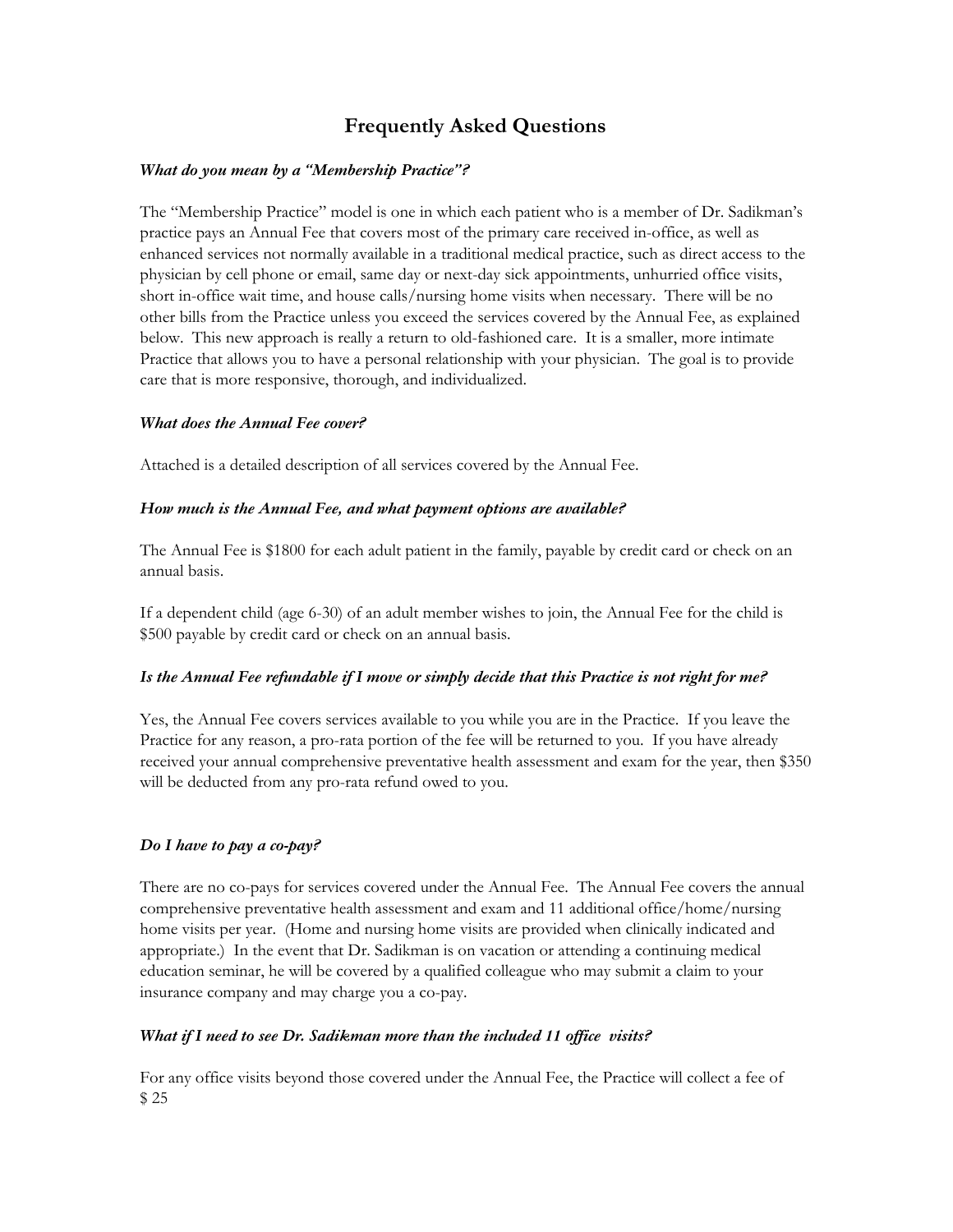#### *I already have good health insurance–why should I pay extra to join this Practice?*

While most insurance plans cover primary care office visits and other services, patients often have difficulty in obtaining timely appointments with their doctor, and rarely have adequate time for their concerns to be fully heard and addressed. Despite their best intentions, physicians are frequently left feeling rushed and unable to fully address wellness and preventive health approaches.

Dr. Sadikman's membership model provides a level of personal service not generally found in a traditional primary care medical practice, including extended hours, direct access to Dr. Sadikman by cell phone and email, office visits of more than 15 minutes, house calls and nursing home visits, and true coordination of your care with specialists and other physicians handled personally by Dr. Sadikman.

#### *Is this an insurance plan? Do I need to keep my existing health insurance?*

This membership model is NOT an insurance plan, and you will need to keep your existing health insurance to pay for specialist physician services, laboratory tests not covered under the Annual Fee, x-ray and other diagnostic services not covered under the Annual Fee, prescription drugs, and hospitalizations.

#### *Can the annual fee be applied towards my insurance plan deductible?*

Because the Annual Fee pays for some services that are not covered by insurance, your insurance plan might not apply the Annual Fee towards your deductible. Each insurance plan may approach this issue differently, so if you have more specific questions, you should contact your insurance company representative. Dr. Sadikman can provide you with paperwork at the time of your annual comprehensive preventative health assessment and exam, or office visit, which you may be able to submit to your private insurance, **but not Medicare, TRICARE, or any HMO**, to seek out of network reimbursement. (Again, different insurers approach this differently, so check with your plan.)

#### *I'm covered by Medicare. Can I still join Dr. Sadikman's new Practice?*

Yes; however, because Dr. Sadikman has opted out of the Medicare program, Medicare will not cover any portion of the Annual Fee or any services provided by Dr. Sadikman that are charged separately outside the Annual Fee (e.g., visits exceeding 12 per year). Dr. Sadikman will not submit any claims to Medicare and you may not submit claims to Medicare for payment for any services provided by Dr. Sadikman. Dr. Sadikman may continue to write prescriptions and orders for lab, x-ray, and other services needed outside of his Practice, and your Medicare coverage will continue to cover all other physicians, hospitals, and labs. Participation in Dr. Sadikman's Practice will not affect your Medicare coverage for these other services in any way.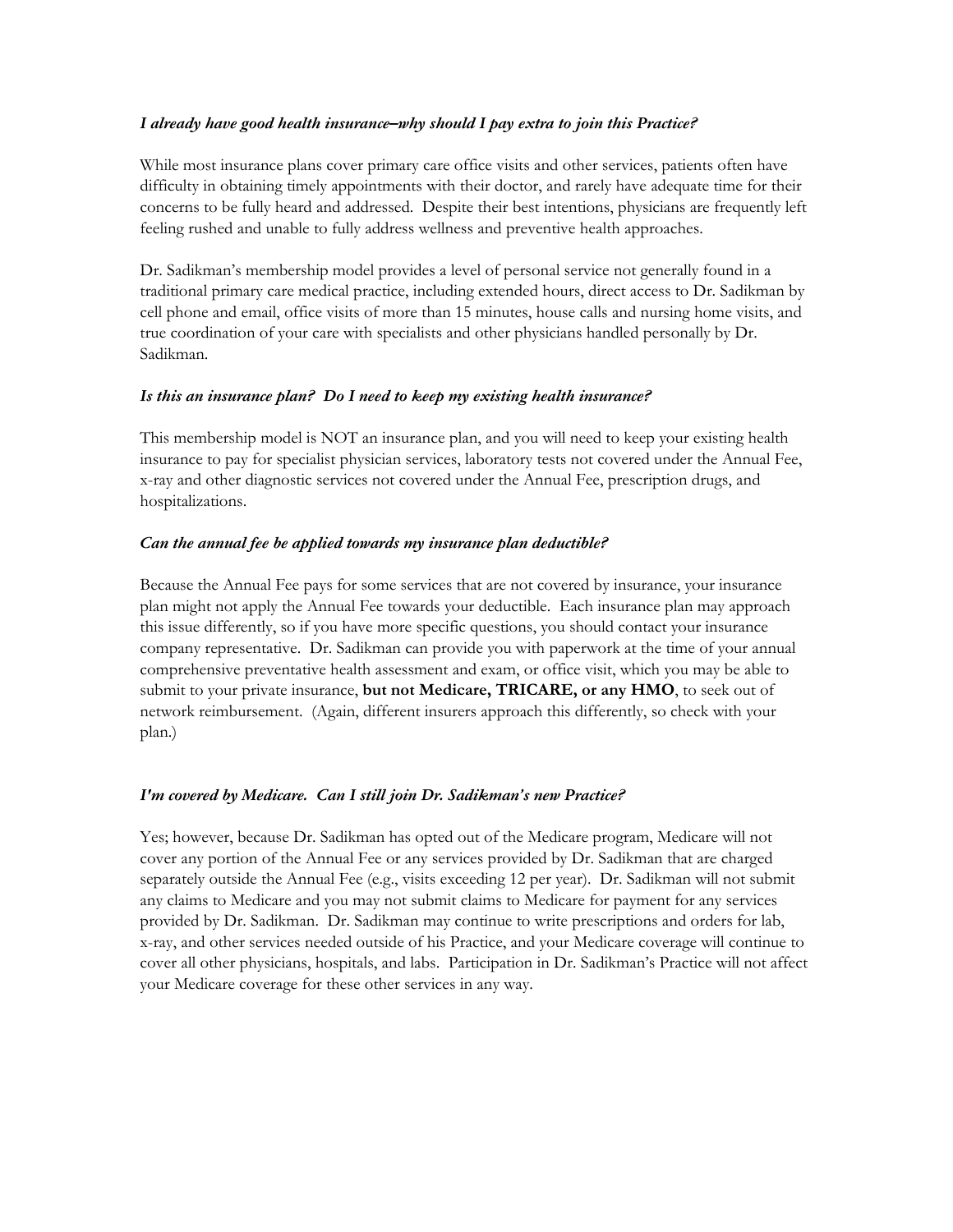#### *I'm covered by an HMO. Can I still join Dr. Sadikman's new Practice?*

Yes; however, it is important to understand that Dr. Sadikman does not participate in any HMOs. If your HMO requires prior authorization from your primary care physician for referral and labs, Dr. Sadikman will not be able to perform that role. Also, Dr. Sadikman will not submit any claims to your HMO and you may not submit claims to your HMO for payment any services provided by Dr. Sadikman.

# *I'm covered by TRICARE or am an active duty service member. Can I still join Dr. Sadikman's new Practice?*

It depends. TRICARE For Life (TRICARE's Medicare "wrap-around" product) specifically permits Medicare beneficiaries to privately contract with concierge physicians; however, due to TRICARE For Life billing limitations, Dr. Sadikman will not submit any claims to TRICARE For Life and you may not submit claims to TRICARE For Life for payment for any services provided by Dr. Sadikman. If you are covered by any of the other TRICARE plans (including but not limited to: TRICARE Prime, TRICARE Prime Remote, TRICARE Select, TRICARE Reserve Select, TRICARE Retired Reserve, and US Family Health Plan), Dr. Sadikman will not able to provide services to you under his new membership practice model and you will need to select a new physician.

## *What if I need to be hospitalized?*

You may be hospitalized at the hospital of your choice. Although the hospitalist service will be the attending physician of record, Dr. Sadikman will coordinate care with the hospitalist as your personal physician. In most instances, Dr. Sadikman will attempt to visit during your hospitalization, at Suburban Hospital, Shady Grove and Holy Cross Hospitals, to help facilitate this process. For all hospitals, Dr. Sadikman will be available for phone consultations.

#### *What do I do if I need to see a specialist?*

Dr. Sadikman will coordinate your appointment with the appropriate specialist(s) to best address your particular medical condition, and share all relevant clinical information. Dr. Sadikman will closely monitor your progress while you are under the specialist's care.

# *I have a Health Spending Account, Flexible Spending Plan, or a Medical Savings Plan through work. Can I use that to pay for the Annual Fee?*

In many cases, you may be able to use such funds to pay for all or a portion of the Annual Fee, but policies differ from plan to plan, so please check with your plan administrator. By using pre-tax dollars designated for medical expenditures, you may be able to reduce your out-of-pocket expenses.

#### *How can I reach Dr. Sadikman after hours and on weekends?*

Dr. Sadikman will be available by cell phone and email after hours and on weekends, except when away for medical conferences and vacation, in which case the Practice will be covered by a colleague.